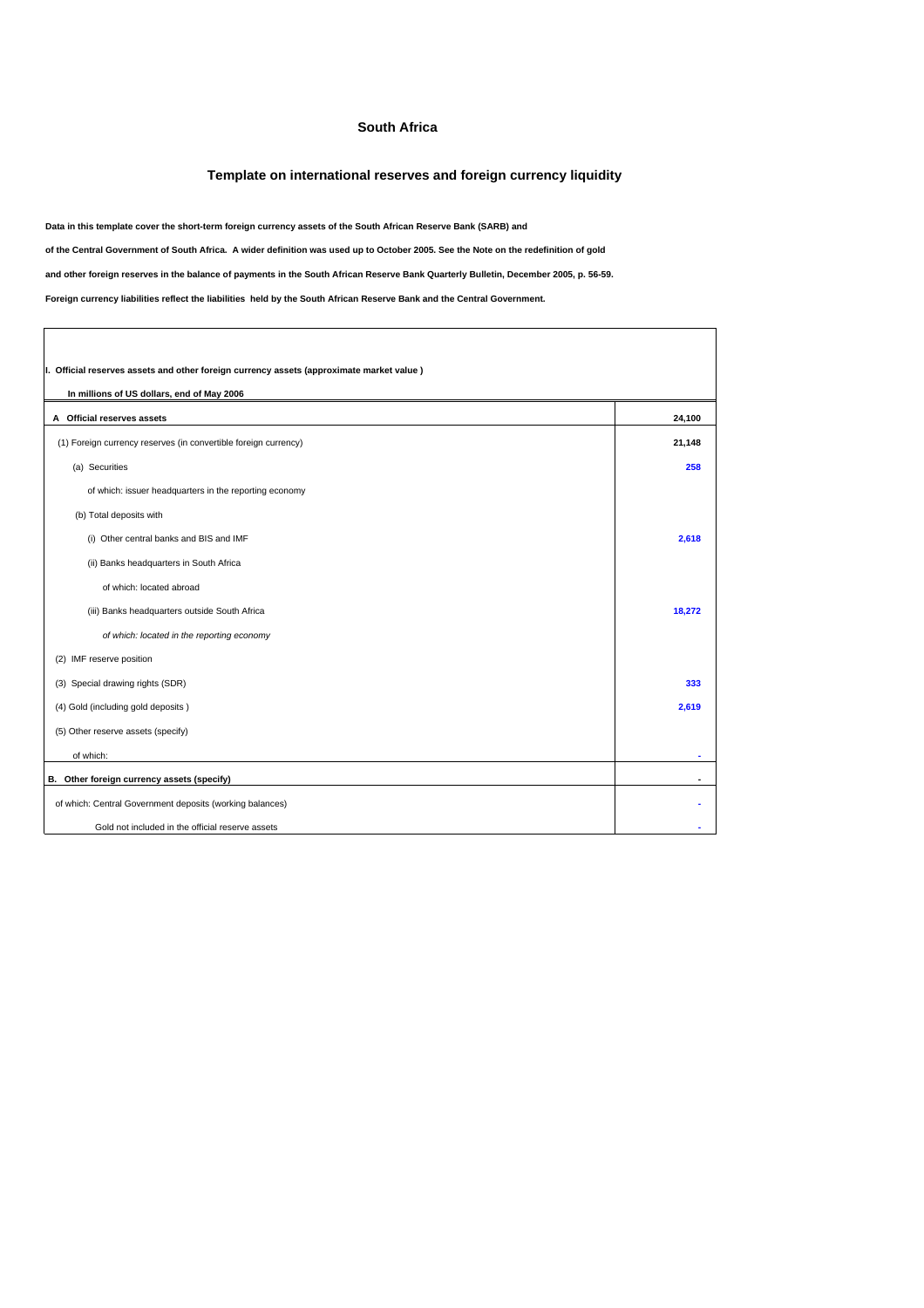| II. Predetermined short term net drains on foreign currency assets (nominal value) p.2                                                                               |                                                |               |                                            |                                        |
|----------------------------------------------------------------------------------------------------------------------------------------------------------------------|------------------------------------------------|---------------|--------------------------------------------|----------------------------------------|
| In millions of US dollars, end of May 2006                                                                                                                           |                                                |               |                                            |                                        |
|                                                                                                                                                                      | Total<br>Maturity Breakdown(residual maturity) |               |                                            |                                        |
|                                                                                                                                                                      | Up to one<br>year                              | Up to 1 month | More than 1<br>month and up to<br>3 months | More than 3 months<br>and up to 1 year |
| 1. Foreign currency loans, securities and deposits                                                                                                                   |                                                |               |                                            |                                        |
| of which: SARB                                                                                                                                                       |                                                |               |                                            |                                        |
| Outflows (-)<br>Principal                                                                                                                                            | -991                                           | $-991$        |                                            |                                        |
| $(\cdot)$<br>Interest                                                                                                                                                | $-24$                                          | -8            | $-16$                                      |                                        |
| Inflows $(+)$<br>Principal                                                                                                                                           |                                                |               |                                            |                                        |
| Interest<br>$^{(+)}$                                                                                                                                                 |                                                |               |                                            |                                        |
| <b>Central Government</b>                                                                                                                                            |                                                |               |                                            |                                        |
| Outflows (-)<br>Principal                                                                                                                                            | $-518$                                         | $-10$         | $-28$                                      | $-480$                                 |
| $(\cdot)$<br>Interest                                                                                                                                                | $-659$                                         | $-57$         | $-12$                                      | $-590$                                 |
| Inflows $(+)$<br>Principal                                                                                                                                           |                                                |               |                                            |                                        |
| $(+)$<br>Interest                                                                                                                                                    |                                                |               |                                            |                                        |
|                                                                                                                                                                      |                                                |               |                                            |                                        |
| 2. Aggregate short and long positions in forwards and futures in foreign currencies vis-à-vis<br>the domestic currency (including the forward leg of currency swaps) |                                                |               |                                            |                                        |
| (a) Short positions (-) (Net per period)                                                                                                                             | $-1$                                           |               |                                            | -1                                     |
| (b) Long positions (+) (Net per period)                                                                                                                              | $\overline{7}$                                 | 4             | 3                                          |                                        |
|                                                                                                                                                                      |                                                |               |                                            |                                        |
| 3 Other (specify)                                                                                                                                                    |                                                |               |                                            |                                        |
| (a) Other accounts payable (-) (Net per period)                                                                                                                      |                                                |               |                                            |                                        |
| Other accounts receivable (+) (Net per period)                                                                                                                       | 104                                            | 44            | 54                                         | 6                                      |
|                                                                                                                                                                      |                                                |               |                                            |                                        |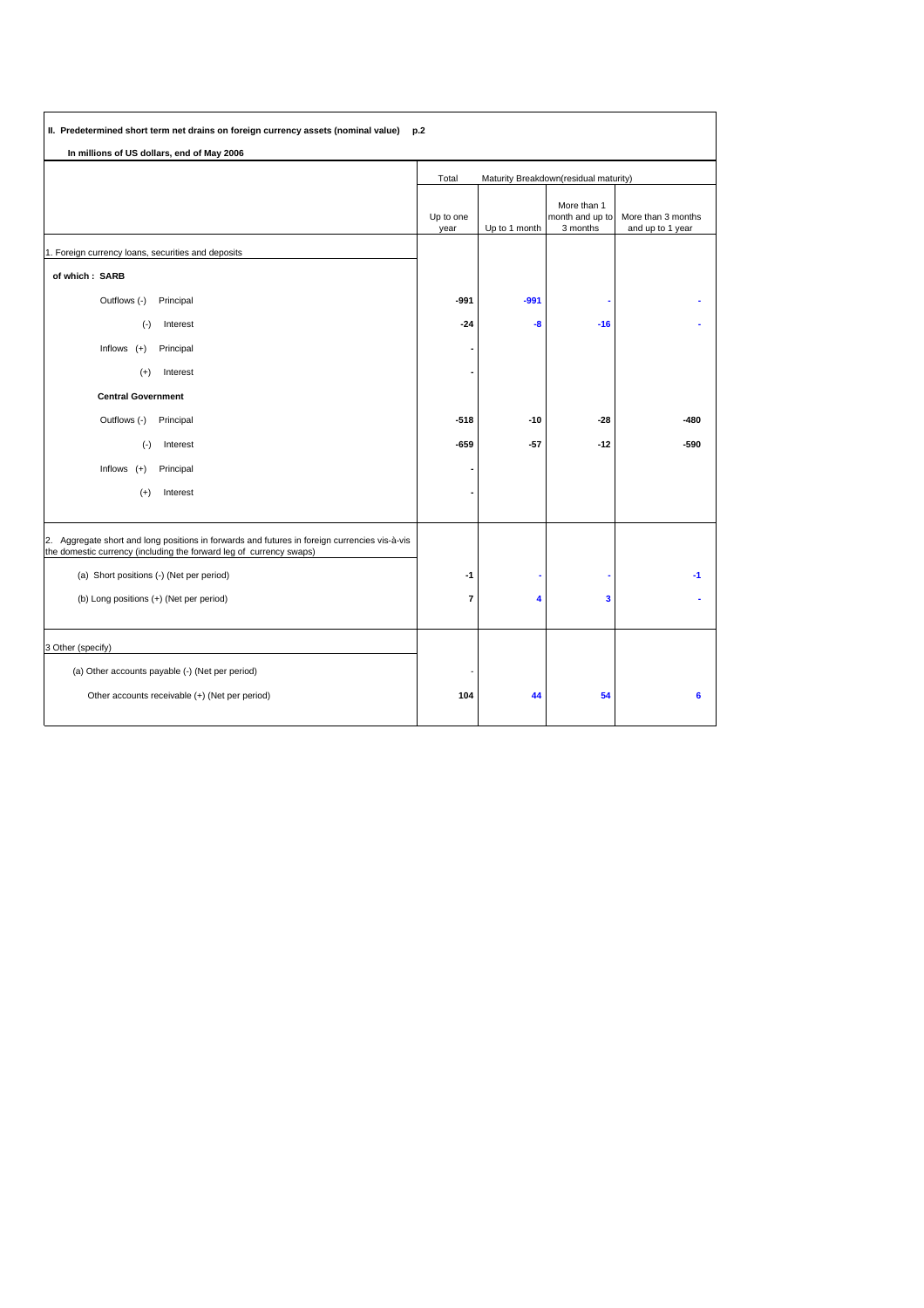|     | III. Contingent short-term net drains on foreign currency assets (nominal value)            | p.3          |                                        |                                            |                                        |
|-----|---------------------------------------------------------------------------------------------|--------------|----------------------------------------|--------------------------------------------|----------------------------------------|
|     | In millions of US dollars, end of May 2006                                                  |              |                                        |                                            |                                        |
|     |                                                                                             | Total        | Maturity breakdown (residual maturity) |                                            |                                        |
|     |                                                                                             | Up to 1 year | Up to 1 month                          | More than 1<br>month and up to<br>3 months | More than 3 months<br>and up to 1 year |
| l1. | Contingent liabilities in foreign currency                                                  |              |                                        |                                            |                                        |
|     | (a) Collateral guarantees on debt falling due within 1 year                                 |              |                                        |                                            |                                        |
|     | (b) Other contingent liabilities                                                            |              |                                        |                                            |                                        |
|     | of which: Central Government                                                                |              |                                        |                                            |                                        |
|     | Principal                                                                                   | $-216$       | $-11$                                  | $-61$                                      | $-144$                                 |
|     | Interest                                                                                    | $-310$       | -6                                     | $-26$                                      | $-278$                                 |
|     |                                                                                             |              |                                        |                                            |                                        |
|     | 2. Foreign currency securities issued with embedded options (puttable bonds)                |              |                                        |                                            |                                        |
|     | 3. Undrawn, unconditional credit lines provided by                                          |              |                                        |                                            |                                        |
|     | (a) other central banks and international organisations                                     |              |                                        |                                            |                                        |
|     | $BIS (+)$                                                                                   |              |                                        |                                            |                                        |
|     | $IMF (+)$                                                                                   |              |                                        |                                            |                                        |
|     | (b) banks and other financial institutions headquartered in South Africa                    |              |                                        |                                            |                                        |
|     | (c) banks and other financial institutions headquartered outside South Africa (+)           | 221          | 20                                     |                                            | 201                                    |
|     |                                                                                             |              |                                        |                                            |                                        |
|     | 4. Aggregate short and long positions of options in foreign vis-à-vis the domestic currency |              |                                        |                                            |                                        |
| (a) | Short positions                                                                             |              |                                        |                                            |                                        |
|     | (i) Bought puts                                                                             |              |                                        |                                            |                                        |
|     | (ii) Written puts                                                                           |              |                                        |                                            |                                        |
| (b) | Long positions                                                                              |              |                                        |                                            |                                        |
|     | (i) Bought puts                                                                             |              |                                        |                                            |                                        |
|     | (ii) Written puts                                                                           |              |                                        |                                            |                                        |
|     |                                                                                             |              |                                        |                                            |                                        |